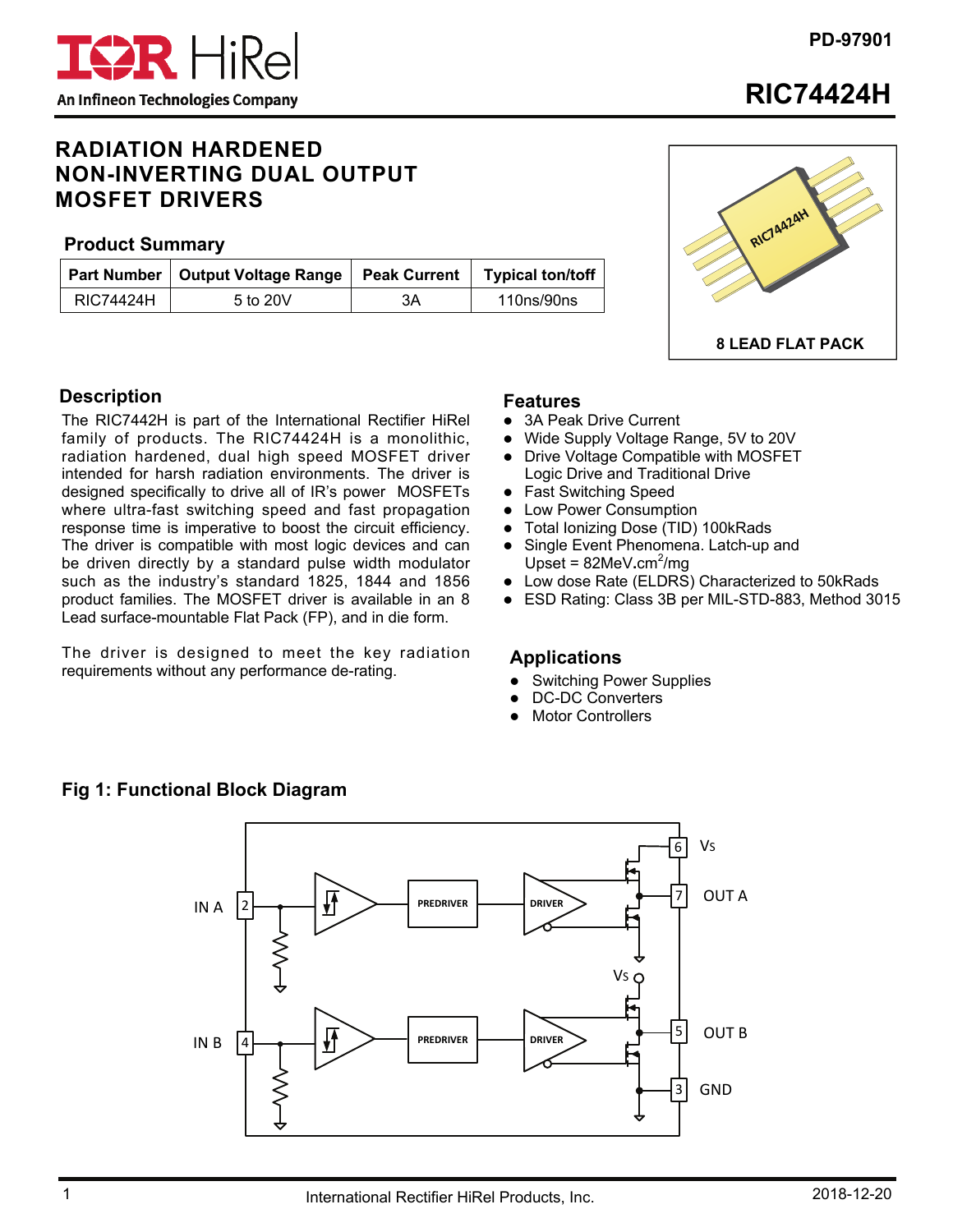

# **Absolute Maximum Ratings**

| <b>Symbol</b>    | <b>Parameter</b>                                             | Min    | <b>Max</b>        | <b>Units</b> |  |
|------------------|--------------------------------------------------------------|--------|-------------------|--------------|--|
| $V_{\rm S}$      | <b>Supply Voltage</b>                                        | $-0.3$ | 20                | $\vee$       |  |
| $V_{\text{IN}}$  | Input Voltage                                                | $-0.3$ | $V_{\rm S}$ + 0.3 | V            |  |
| $I_{\text{OPK}}$ | Peak Output Current 2 3                                      |        | 3                 | A            |  |
|                  | Package Power Dissipation per Driver $@T_A = 25°C$           |        |                   | mW           |  |
|                  | (based on R <sub>THJL</sub> ) 8 Lead FP - Single Driver On   |        | 312               |              |  |
| $P_D$            | (based on R <sub>THJL</sub> ) 8 Lead FP - Dual Drivers On    |        | 156               |              |  |
|                  | Package Power Dissipation per Driver @ T <sub>A</sub> = 25°C |        |                   |              |  |
|                  | (based on $R_{THJC}$ ) 8 Lead FP - Single Driver On          |        | 10.6              | W            |  |
|                  | (based on $R_{THJC}$ ) 8 Lead FP - Dual Drivers On           |        | 7.3               |              |  |
|                  | Thermal Resistance per Driver @ $T_A$ = 25°C                 |        |                   |              |  |
|                  | (based on $R_{THJL}$ ) 8 Lead FP - Single Driver On          |        | 400               | °C/W         |  |
|                  | (based on $R_{THJL}$ ) 8 Lead FP - Dual Drivers On           |        | 800               |              |  |
| R <sub>TH</sub>  | Thermal Resistance per Driver @ $T_A$ = 25°C                 |        |                   |              |  |
|                  | (based on $R_{THJC}$ ) 8 Lead FP - Single Driver On          |        | 11.7              |              |  |
|                  | (based on $R_{THJC}$ ) 8 Lead FP - Dual Drivers On           |        | 17.1              |              |  |
| $T_{\mathsf{J}}$ | <b>Operating Junction Temperature</b>                        | -55    | $+150$            | $^{\circ}C$  |  |
| $T_S$            | Storage Temperature                                          | $-55$  | $+150$            |              |  |
| $T_L$            | Lead Temp. (soldering, 10 sec, 0.063in (1.6mm) from case)    |        | $+300$            |              |  |
| <b>TID</b>       | <b>Total Ionizing Dose</b>                                   | 100    |                   | kRads        |  |

## **Recommended Operating Conditions**

| <b>Parameter</b>                                    | Limits           | Unit        |  |
|-----------------------------------------------------|------------------|-------------|--|
| Supply Voltage $(Vs)$                               | 5 to 20          |             |  |
| Input Voltage $(V_{\text{IN}})$<br>0 to $V_{\rm s}$ |                  |             |  |
| Output Voltage $(VO)$                               | 0 to $V_{\rm S}$ |             |  |
| Junction Temperature Range (T <sub>J</sub> )        | $-55$ to $+125$  | $^{\circ}C$ |  |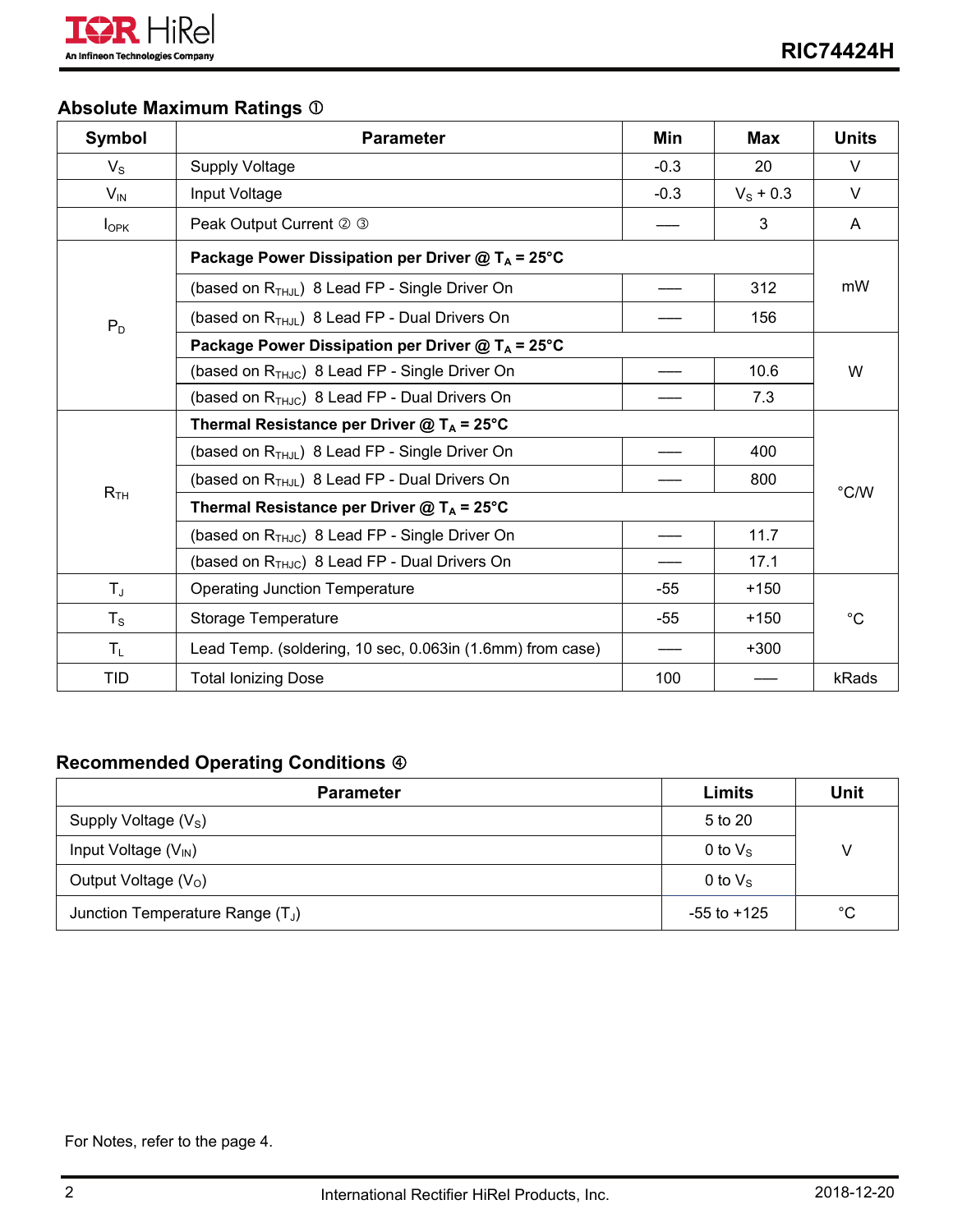

# **Pre and Post-Irradiation Characteristics: with VS = 5 to 20V (unless otherwise specified)**

|                            |                  |                                    | <b>Group A</b> |                                               | <b>Limits</b>                                 |                                           |         |
|----------------------------|------------------|------------------------------------|----------------|-----------------------------------------------|-----------------------------------------------|-------------------------------------------|---------|
| <b>Parameter</b>           | Symbol           | <b>Conditions</b>                  | Subgroup       | Min                                           | <b>Typ</b>                                    | <b>Max</b>                                | Unit    |
| Input                      |                  |                                    |                |                                               |                                               |                                           |         |
|                            |                  |                                    | 1              | 3.0                                           |                                               |                                           |         |
| Logic 1 Input Voltage      | V <sub>IH</sub>  | $V_S = 15V$                        | $\overline{c}$ | 3.5                                           | ——                                            |                                           | $\sf V$ |
|                            |                  |                                    | 3              | 2.9                                           |                                               |                                           |         |
|                            |                  |                                    | $\mathbf{1}$   |                                               |                                               | 0.4                                       | $\sf V$ |
| Logic 0 Input Voltage      | $V_{IL}$         | $V_S = 15V$                        | 2, 3           |                                               |                                               | 0.4                                       |         |
|                            |                  | $V_S = 15V$                        | 1              | $\qquad \qquad \overbrace{\qquad \qquad }^{}$ | $\qquad \qquad \overbrace{\qquad \qquad }^{}$ | 10                                        |         |
|                            | I <sub>IN1</sub> | $V_{IN} = 5V$                      | 2, 3           |                                               |                                               | 11                                        |         |
|                            |                  | $V_S = 15V$                        | 1              |                                               |                                               | 5.0                                       |         |
| Input Current              | I <sub>IN2</sub> | $V_{IN} = 0V$                      | 2, 3           |                                               |                                               | 5.0                                       |         |
|                            |                  | $V_S = 5V$                         | $\mathbf{1}$   |                                               | $\qquad \qquad$                               | 5.0                                       | μA      |
|                            | I <sub>IN3</sub> | $V_{IN} = 0V$                      | 2, 3           |                                               |                                               | 5.0                                       |         |
|                            |                  | $V_S = 5V$                         | 1              |                                               |                                               | 10                                        |         |
|                            | $I_{IN4}$        | $V_{IN} = 5V$                      | 2, 3           |                                               |                                               | 11                                        |         |
| Output                     |                  |                                    |                |                                               |                                               |                                           |         |
| High Level Output Voltage  |                  | $V_S = 15V$                        |                |                                               |                                               |                                           |         |
| $(V_S - V_O)$              | V <sub>OH1</sub> | $IOH1 = 0mA$                       | 1, 2, 3        |                                               |                                               | 1.3                                       | $\vee$  |
| Low Level Output Voltage   |                  | $V_S = 15V$                        |                |                                               |                                               |                                           | $\vee$  |
| (V <sub>O</sub> )          | V <sub>OL1</sub> | $IOH1 = 0mA$                       | 1, 2, 3        |                                               |                                               | 0.1                                       |         |
| <b>Switching Time</b>      |                  |                                    |                |                                               |                                               |                                           |         |
| <b>Rise Time</b>           | $t_{r1}$         |                                    |                |                                               | 50                                            |                                           |         |
| Fall Time                  | $t_{f1}$         | $V_S = 5V$                         | 9,10,11        |                                               | 25                                            |                                           |         |
| Turn-On Propagation Delay  | $t_{on1}$        | $C_L = 1nF$                        |                |                                               | 230                                           |                                           |         |
| Turn-Off Propagation Delay | $t_{off1}$       |                                    |                |                                               | 170                                           | $\qquad \qquad \overline{\qquad \qquad }$ |         |
| <b>Rise Time</b>           | $t_{r2}$         |                                    |                |                                               | 25                                            |                                           |         |
| Fall Time                  | $t_{f2}$         | $V_S = 12V$                        | 9,10,11        |                                               | 15                                            |                                           |         |
| Turn-On Propagation Delay  | $t_{on2}$        | $C_L = 1nF$                        |                |                                               | 110                                           |                                           | ns      |
| Turn-Off Propagation Delay | $t_{off2}$       |                                    |                |                                               | 90                                            |                                           |         |
| Rise Time                  | $t_{r3}$         |                                    |                |                                               | 20                                            |                                           |         |
| Fall Time                  | $t_{f3}$         | $V_S = 15V$                        | 9,10,11        |                                               | 15                                            |                                           |         |
| Turn-On Propagation Delay  | $t_{on3}$        | $C_L = 1nF$                        |                |                                               | 100                                           |                                           |         |
| Turn-Off Propagation Delay | $t_{off3}$       |                                    |                |                                               | 85                                            |                                           |         |
| <b>Power Supply</b>        |                  |                                    |                |                                               |                                               |                                           |         |
| Quiescent Current          | $I_{\text{QS1}}$ | $V_s = 15V$<br>$V_{IN}$ = 0 to 15V | 1, 2, 3        |                                               |                                               | 900                                       |         |
|                            | $I_{\text{QS2}}$ | $V_s = 5V$<br>$V_{IN}$ = 0 to 5V   | 1, 2, 3        |                                               |                                               | 400                                       | μA      |

For Notes, refer to the page 4.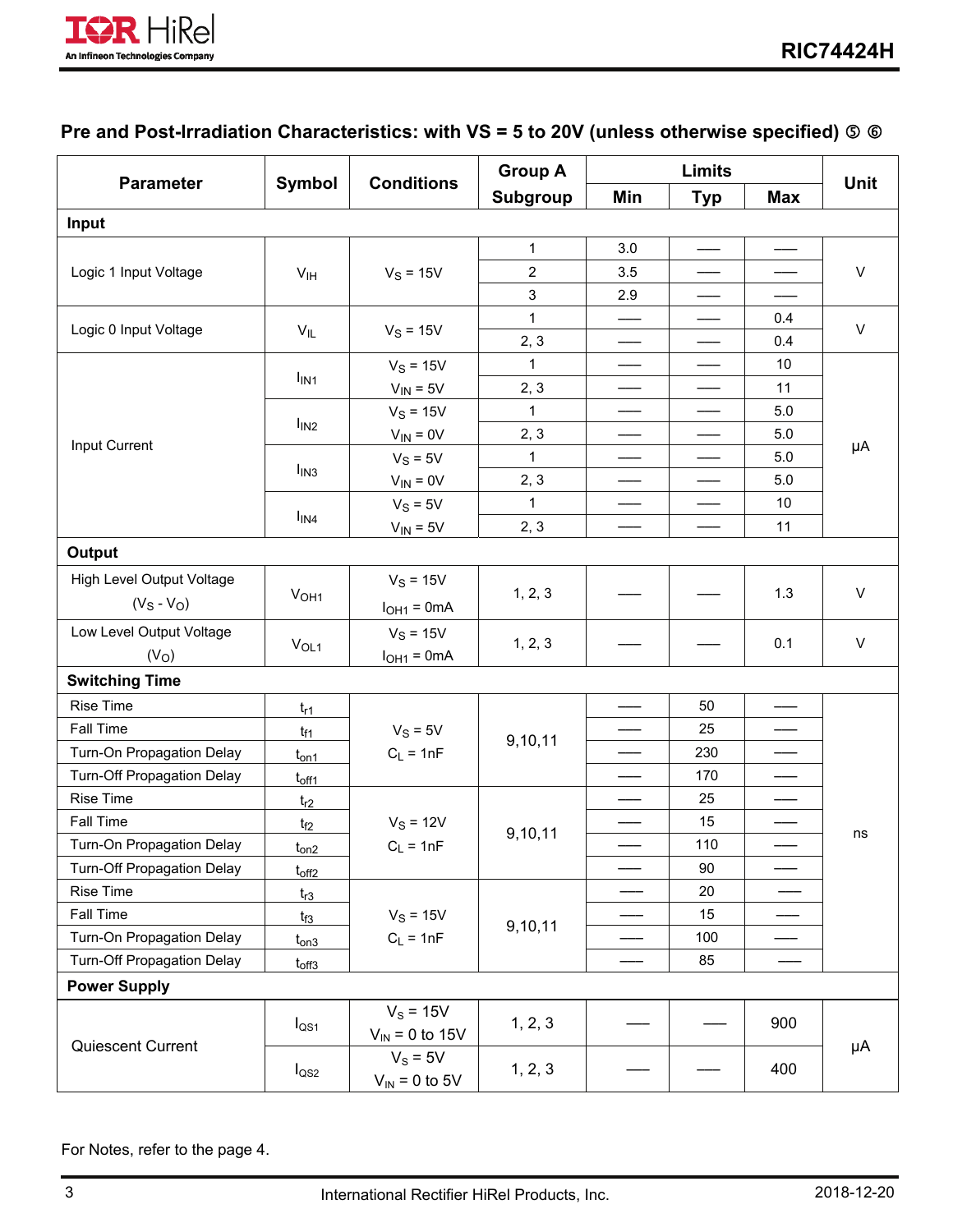

#### **Radiation Performance Characteristics**

| <b>Parameter</b>                                            | Condition                                                               | <b>Electrical / Functional</b><br><b>Performance</b>                     | Limit                                        |
|-------------------------------------------------------------|-------------------------------------------------------------------------|--------------------------------------------------------------------------|----------------------------------------------|
| Total Ionizing Dose (TID)                                   | Per MIL-STD-883, Method 1019.9,<br>Condition A (50 to 300 kRads/sec)    | Within the limits as specified<br>in Electrical Characteristics<br>table | 100 kRads minimum                            |
| <b>Enhanced Low Dose Rate</b><br>Sensitivity (ELDRS)        | Per MIL-STD-883, Method 1019,<br>Condition D $(\leq 10$ milli-Rads/sec) | Within the limits as specified<br>in Electrical Characteristics<br>table | 50 kRads maximum                             |
| Single Event Phenomena<br>$(SEP) \circledcirc \circledcirc$ | Tested per the guidelines of<br>JESD <sub>57</sub>                      | No latch up or upset, no<br>catastrophic failure                         | LET of 83 MeV-cm <sup>2</sup> /mg<br>minimum |

#### **Notes for Tables:**

- Exceeding the absolute maximum rating may damage the device.
- Peak output current is limited by the package.
- Guaranteed by process or design.
- The device is not guaranteed to function outside the recommended operating conditions.
- Specification for packaged part only.
- All parameter ratings are per single driver.
- Test performed at 0V and 20V static bias conditions as well as 20V/50kHz 50% duty cycle dynamic bias conditions.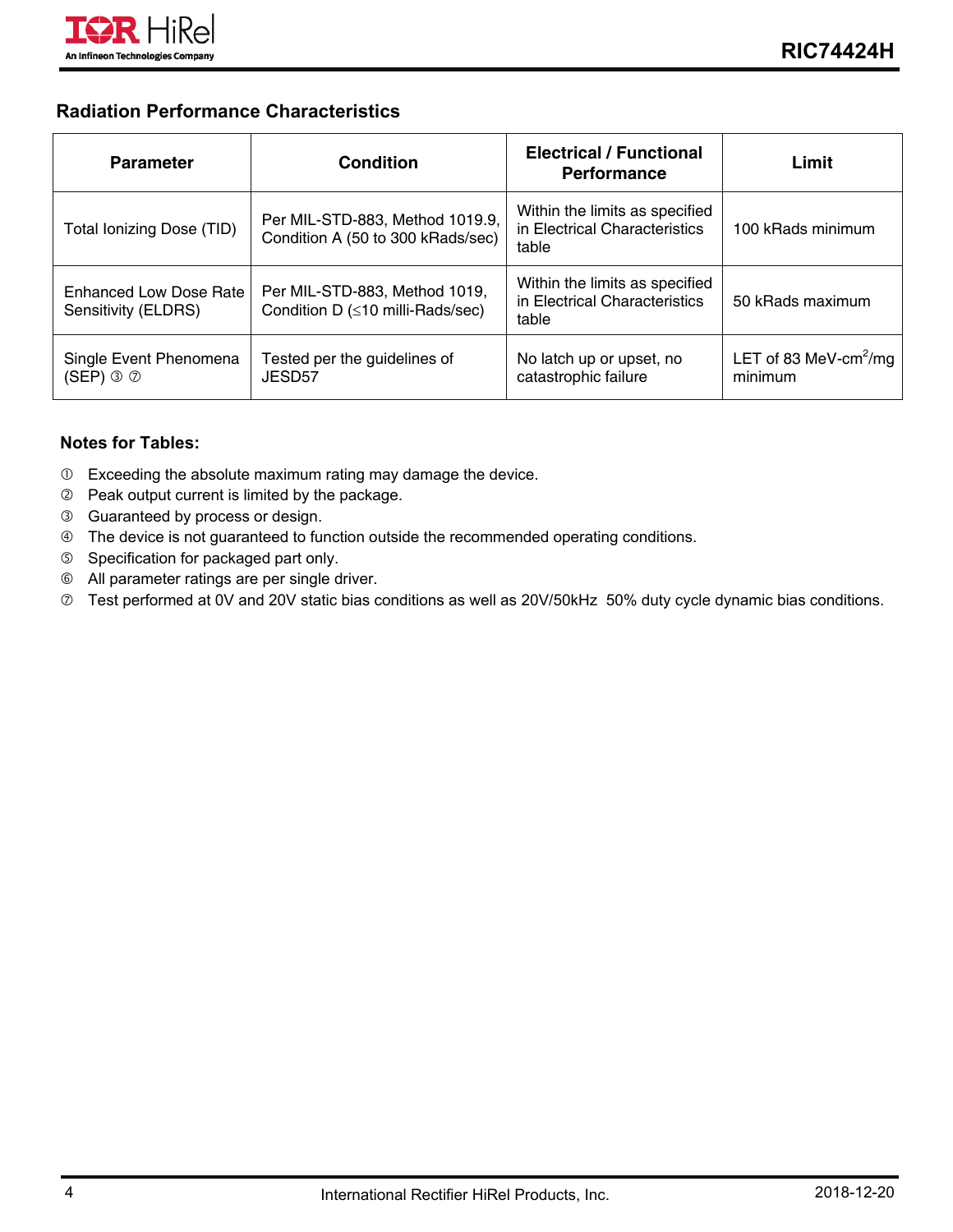

## **Fig 2: Switching Time Circuit, Waveforms and Timing Definition, One Driver**



### **Fig 3: Typical Connections**

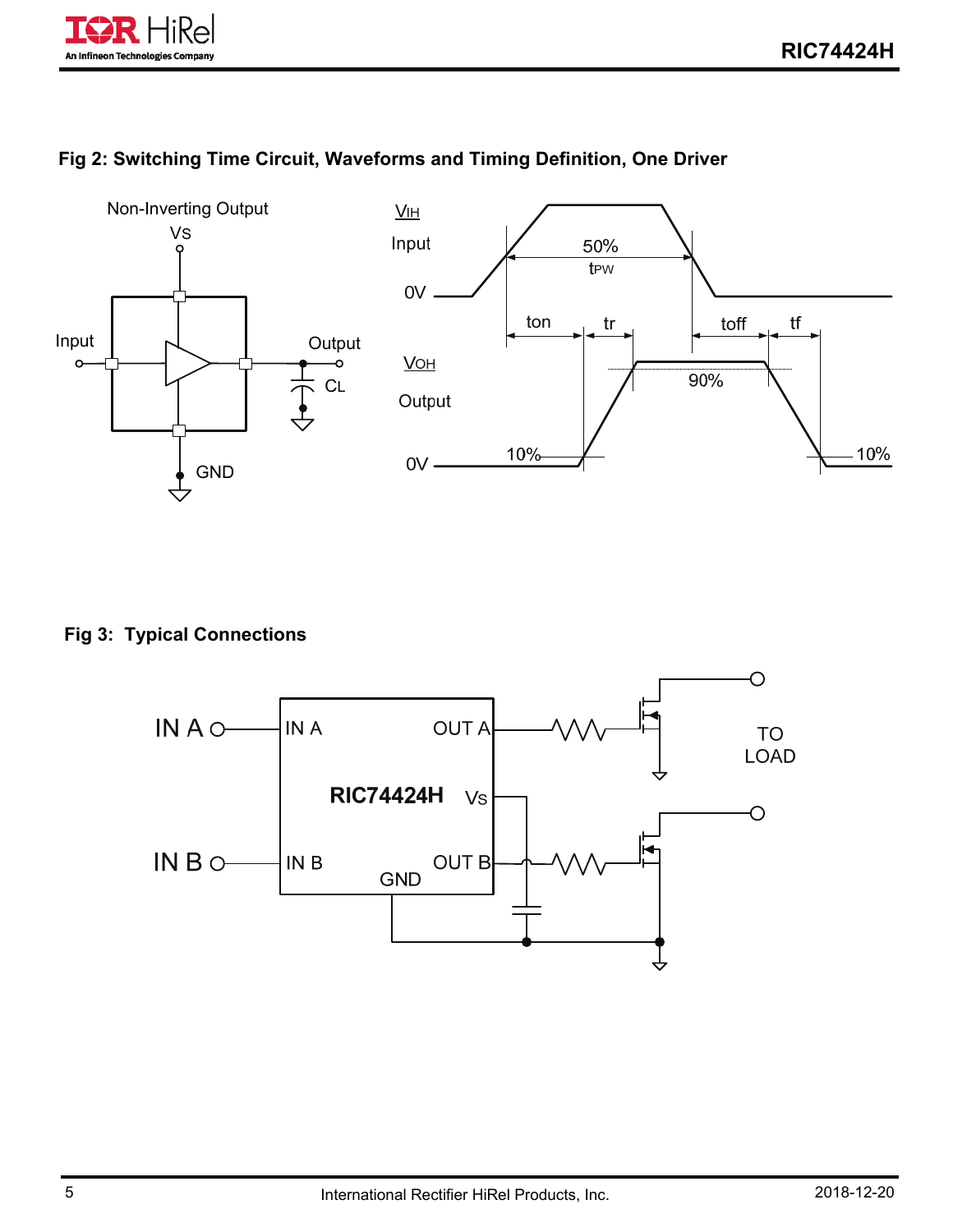

### **Case Outline and Dimensions - 8 Lead Flat Pak Package**



## **Pin Designation**

| Pin No. | <b>Description</b>    | <b>Designation</b> |  |
|---------|-----------------------|--------------------|--|
| 1       | No Connection         | NC.                |  |
| 2       | Input of Driver A     | IN A               |  |
| 3       | Supply Voltage Return | GND                |  |
| 4       | Input of Driver B     | IN B               |  |
| 5       | Output of Driver B    | OUT B              |  |
| 6       | <b>Supply Voltage</b> | Vs                 |  |
|         | Output of Driver A    | OUT A              |  |
| 8       | No Connection         | NC.                |  |

**Note: Refer to Fig 1. Functional Block Diagram on page 1**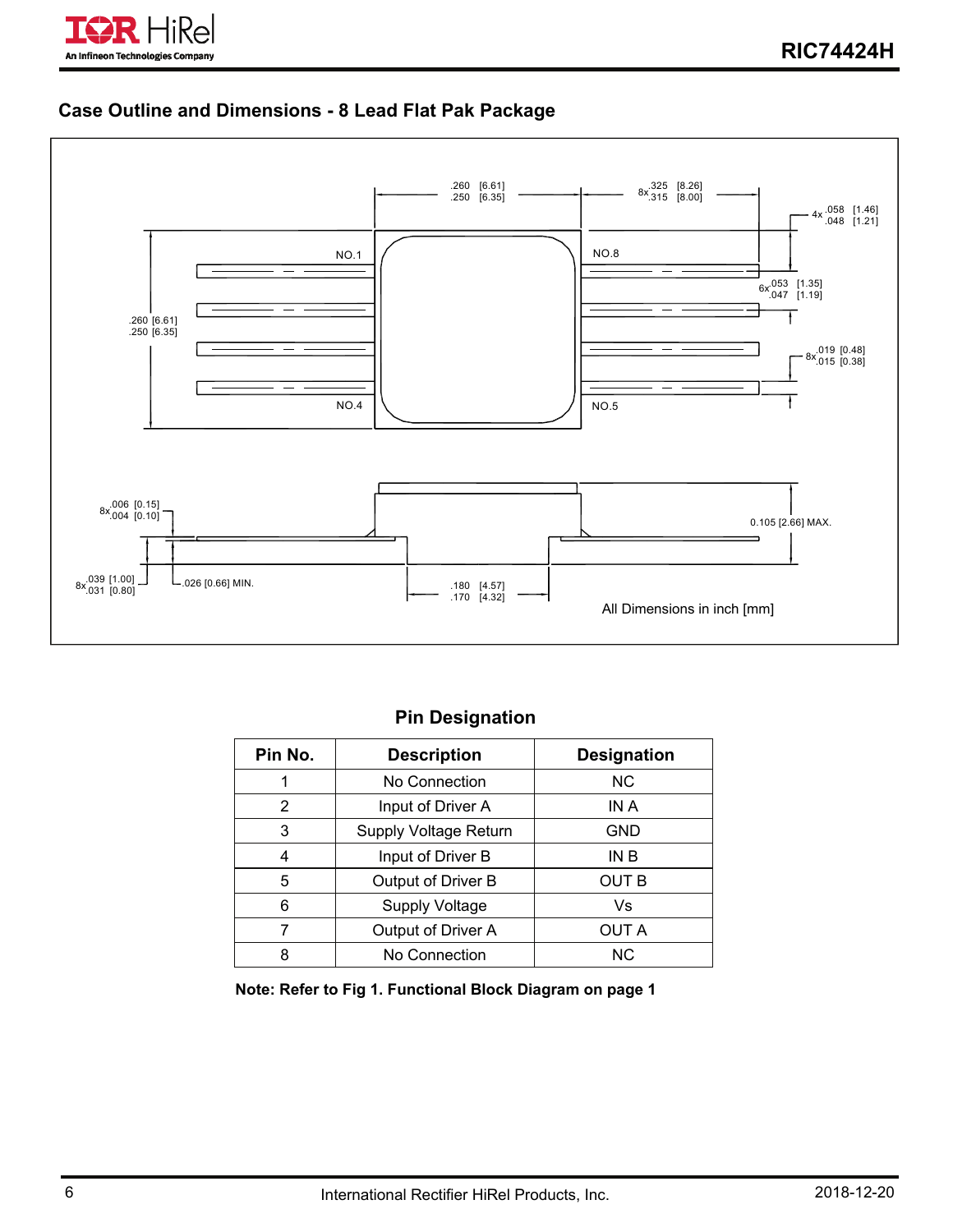

#### **Part Numbering Nomenclature**





Infineon Technologies Service Center: USA Tel: +1 (866) 951-9519 and International Tel: +49 89 234 65555 Leominster, Massachusetts 01453, USA Tel: +1 (978) 534-5776 San Jose, California 95134, USA Tel: +1 (408) 434-5000 Data and specifications subject to change without notice.